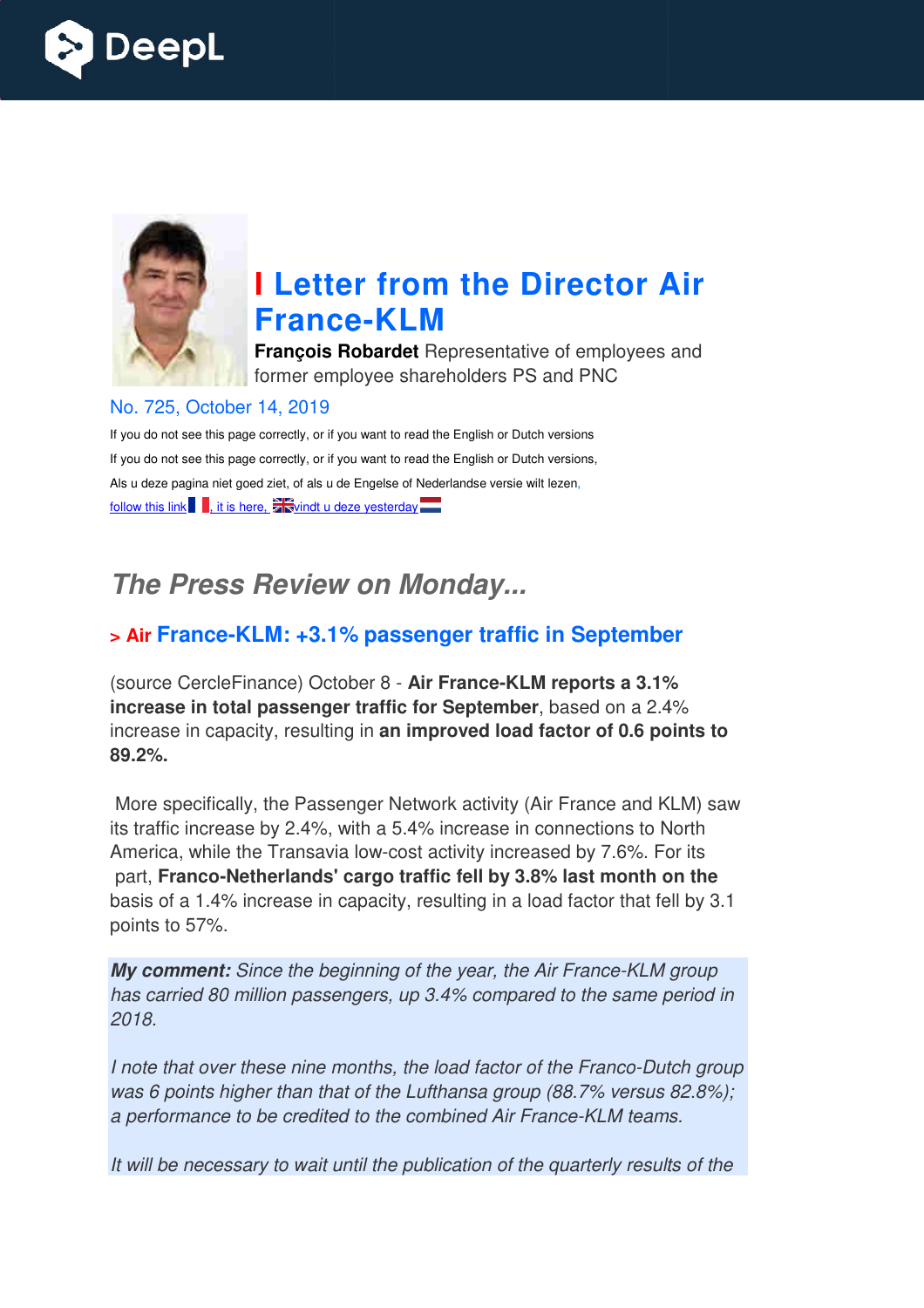### **> KLM celebrates its 100th anniversary**

(source Air Journal) October 8 - The Dutch national airline **KLM, the** second this year to celebrate its 100th anniversary after British Airways, **held a grand celebration in Amsterdam on 7 October 2019.** Since its first flight on 17 May 1920, six months after its creation by eight Dutch businessmen, KLM has evolved into a company operating 120 aircraft within the Air France-KLM group and the SkyTeam alliance. "The fact that we are celebrating our 100th anniversary is not only a testament to a century of successful business, innovation and commerce, but also to the trust our customers and partners have in KLM. This is an ode to KLM's aviation pioneers, who have literally put civil aviation on the world map," said CEO Pieter Elbers in a statement.

KLM" is the oldest international airline still operating under its original name. **We were the first airline to successfully pursue partnerships and alliances,** after which many other countries and airlines followed our example. This brought together hundreds of millions of people around the world. As Albert Plesman said: "The ocean of air unites all peoples. "We can be proud of our long list of achievements and efforts over the past 100 years. This is how we find ourselves - energetic and confident - at the dawn of a new century. Filled with the same pioneering and entrepreneurial spirit, we look forward to meeting the challenges of sustainability and innovation with optimism," added the CEO.

**The tensions between the Netherlands and France were briefly mentioned** on 7 October by the CEO of the Benjamin Smith group, who stated in Le Figaro: "when you have two airlines in the same group that are so important for each country (...), it is natural to see that each government wants to protect their interests for the future". But he also told ATW that Air France could "learn from KLM in terms of efficiency" and had "a lot of room for improvement", while acknowledging that the group had made "major progress in its operations" since stabilising its relations with the unions.

*My comment:* Throughout the weekend of 5 and 6 October, and again on 7 October, hundreds of KLM employees and their families took part in the celebrations organised as part of their company's centenary.

On October 8, Air France employees were invited to a ceremony at the Roissy headquarters.

The last celebration took place at the Dutch Embassy in Paris. During the evening, KLM CEO Pieter Elbers acknowledged the benefit KLM had received from its merger with Air France.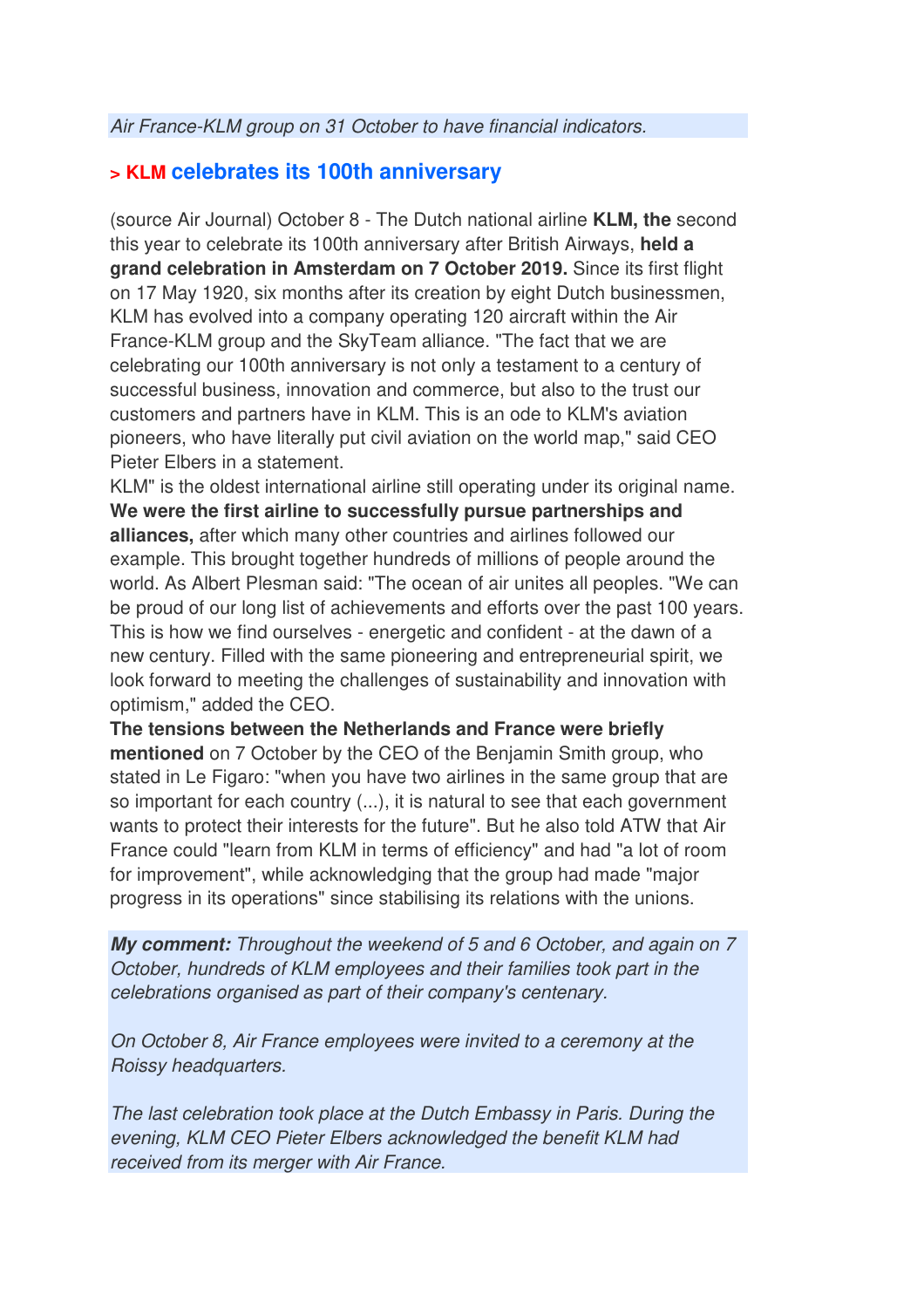On this point, he echoed the speech of his predecessor, Peter Hartman, which you can find in Flash n°81 published last week.

#### **> At Air France Industries, "we do not have a penury business".**

(source: Le Journal de l'Aviation) October 3 - Air France Industries operates, like all maintenance companies, in a tense job market (...).

At the beginning of the year, Air France Industries was expecting between 250 and 300 new hires. Have the needs changed and where are you at with your goal?

Jérôme Ivanoff, Head of Employment Policy at Air France Industries: The needs we identified have not changed. (...) But that is not the only thing in our action plan.

Every year, we draw up an action plan based on an analysis of our workforce as part of a GPEC (Gestion prévisionnelle des emplois et des compétences).

For this year, (...) **we are promoting access to our businesses for employees from other Air France divisions. It is an** important part of the supply of our businesses: between 80 and 90 employees enter our career paths, which are either certifying or qualifying (... for example for the logistics and structure businesses).

We also have an important policy related to learning. **Every year, we welcome a new wave of apprentices**, mainly in our aeronautical maintenance trades. At the same time, we offer a permanent contract to outgoing apprentices who have been trained at our company. They are part of our recruitment policy.

**There is also an aspect of the feminisation of aeronautical professions**: we are trying to make it clear that mechanics' professions may also be of interest to women, who are more present in support and management professions. Today, we have about 12.8% women in our teams.

**We also have a very proactive policy related to the hiring of disabled employees**. We have annual objectives for hiring disabled employees throughout Air France and we, in the general industrial management, exceed them every year. (...)

We often hear about the difficulties in recruiting in the aeronautics and aeronautical maintenance sectors. Do you have difficulty recruiting in certain trades?

We do not have a penuric profession. We are in a tense aviation maintenance market because our age pyramid is the same as that of our neighbours - maintenance groups, airlines like us or manufacturers. **We will** all be **looking for mechanics in the labour market. That said, so far we have not had any difficulty**. There are several reasons for this: according to the candidates we are interviewing, the first two criteria that stand out for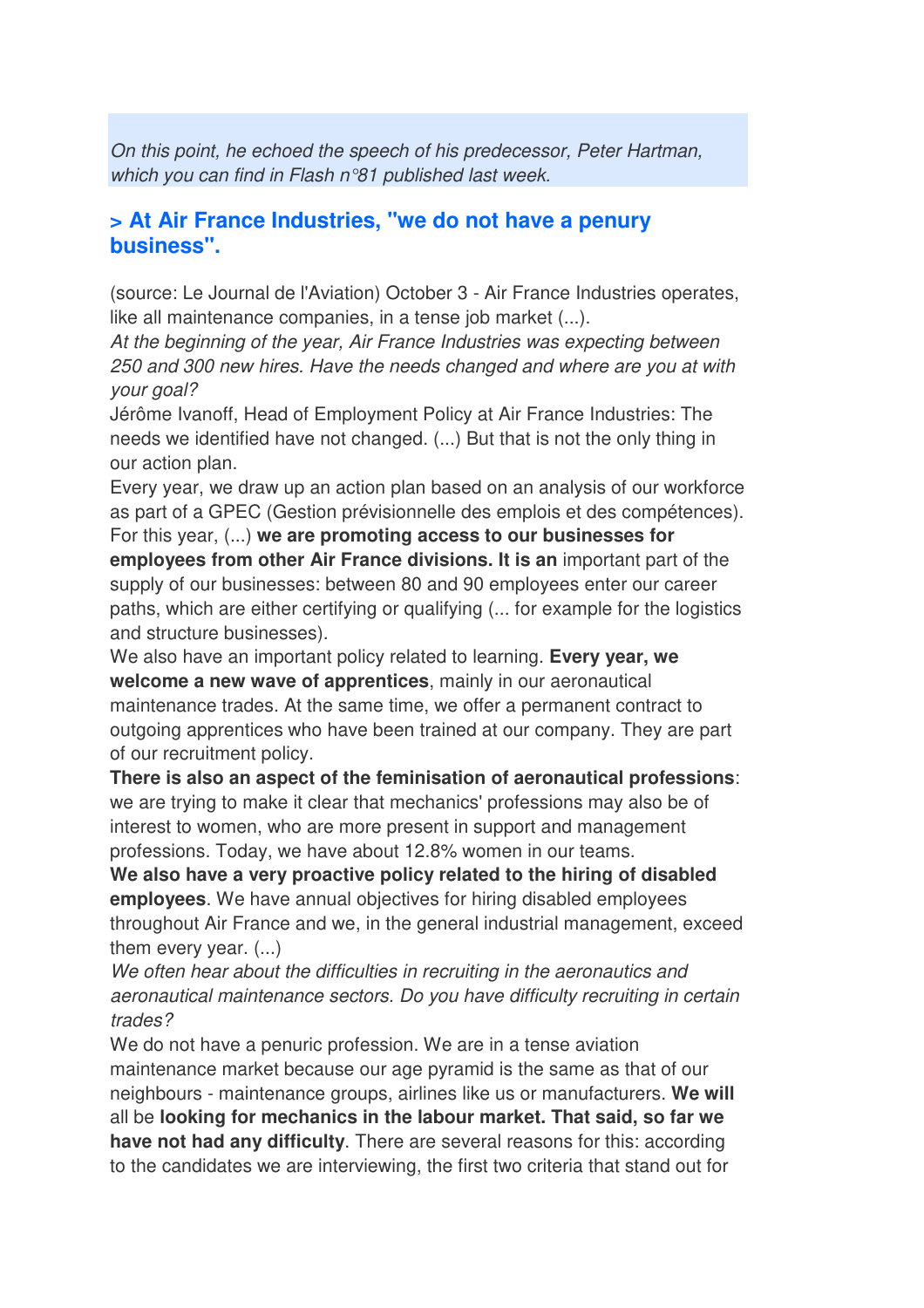their choice are the prestige of Air France and the quality of life at work. (...) Does the rise of predictive maintenance and new technologies change the profiles you recruit and the jobs already in place?

Our businesses are evolving. Aircraft are more and more modern, they communicate their defects themselves, anticipate them. It is not yet developed everywhere but it is starting to change. **We are still recruiting aeronautical engineers, but we are starting to recruit engineers who know how to process data** and are able to develop our maintenance policies based on what aircraft and their computers communicate. **We need this dual expertise in big data and operations**: it is not enough to have data, we must know how to interpret it. This is the work of these new engineering professions. It's a very interesting evolution because it saves a lot of time and money.

*My comment:* Within AFI KLM E&M, 14,000 employees maintain the group's aircraft as well as those of nearly 200 airline customers. In 2017, revenue from external customers amounted to  $\epsilon$ 1.823 billion, making AFI KLM E&M the second largest MRO (Maintenance, Repair and Overhaul) player in the world.

The Air France-KLM group, which has chosen to maintain and develop an aeronautical maintenance activity, recruits several hundred maintenance specialists every year.

#### **> The slots held by the late Aigle Azur in Algeria are of interest to Transavia France and ASL Airlines**

(source Econostrum) October 7 - Declared in judicial liquidation on September 27, 2019, for lack of a candidate for takeover deemed serious by the Commercial Court of Evry, **Aigle Azur is now attracting more and more interest.** To be more precise, it is its 9 150 take-off and landing slots left vacant by its bankruptcy that attract several airlines. And mainly the France-Algeria routes, where it accounted for 30% of the market. First among them is Transavia France, a low-cost subsidiary of Air France, whose general manager had declared that he did not want to get involved in the Aigle Azur project. Nathalie Stubler said on Saturday 5 October 2019 on Europe 1, "we are interested in traffic rights to Algeria (...) **Transavia will position itself to obtain these traffic rights from the authorities**. Transavia France's CEO recalls that his company "already has routes from Nantes and Lyon to Algeria." It serves Algiers and Oran. The Air France group (...) has an 8% market share in Algeria. But he is not the only one targeting these slots. **ASL Airlines, another French airline, says it is interested in "the entire Aigle Azur network in Algeria."** And his CEO, Jean-François Dominiak, continued, in the columns of the Tribune,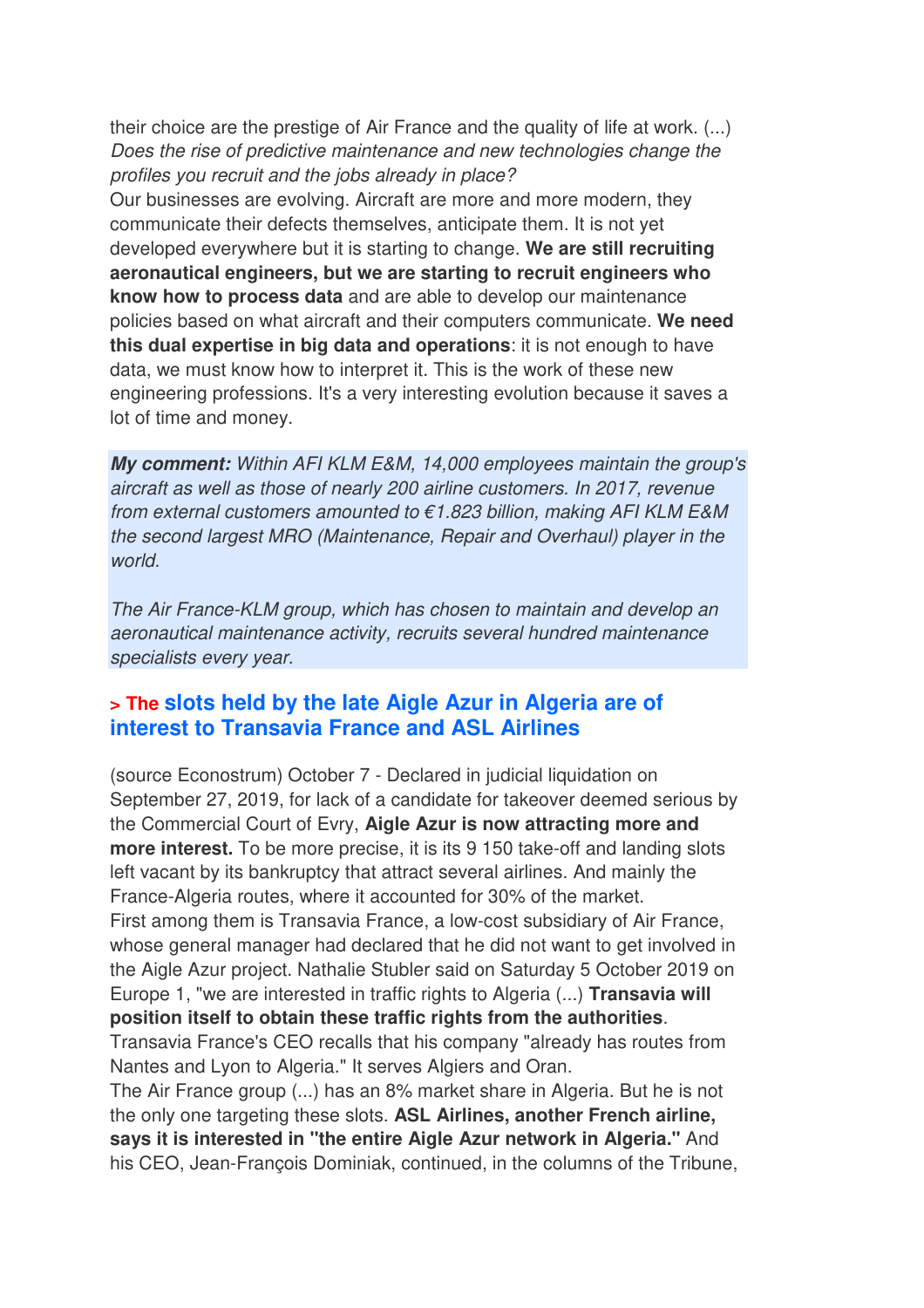by specifying "we do not want to have crumbs. ASL is a real alternative to the Air France group." ASL Airlines currently offers a Paris Charles de Gaulle-Algiers.

The Spanish company Vueling, which was a candidate for the takeover of Aigle Azur and which already serves Algiers from Marseille, also claims to be a candidate to take over some slots.

Aigle Azur employed 350 people in Algeria out of a total workforce of 1,150.

#### *My comment: It is* important to distinguish between slots and traffic rights.

The take-off and landing slots are managed in France by Cohor (Association pour la coordination des horaires). They are allocated to the companies without prejudging the lines served. They are precious at Orly, the only French airport to be saturated.

Traffic rights are defined in bilateral agreements between States. They define flight frequencies, service and stopover points, and the possibility of code sharing between two states.

To ensure the lines between France and Algeria, following the bankruptcy of Aigle Azur, the candidate companies must therefore first obtain traffic rights from the French State. Then they will be able to operate these lines either by using the slots they already have or by requesting new ones from Cohor.

#### **> Air: Delta does better than expected in the 3rd quarter**

(source Le Figaro with AFP) October 10 - **Delta Airlines announced Thursday that it posted better-than-expected results in the third quarter** thanks in particular to passengers who pay the high price and to a demand that surprised by its strength.

**The Atlanta group's net income jumped 13.1% to USD 1.495 billion in the three months ended September, resulting in** earnings per share adjusted for exceptional items, the benchmark in North America, of USD 2.32, compared with the average expected by analysts of USD 2.26. Sales increased by 5% to \$12.56 billion, slightly below expectations, the company said Thursday in a statement. Revenue in the United States was the driving force behind this quarter's growth of 7.8% with an increase of more than 3% in revenue per passenger. Sales of premium products increased by 11% and sales to businesses by 8%.

Transatlantic routes also contributed to the increase in overall revenue, with a 3.2% increase in revenues and a 4.9% increase in capacity. On the other hand, revenue per passenger fell by 1.6%, but this was due to currency effects. The increase observed for first and business classes exceeds that of the normal cabin.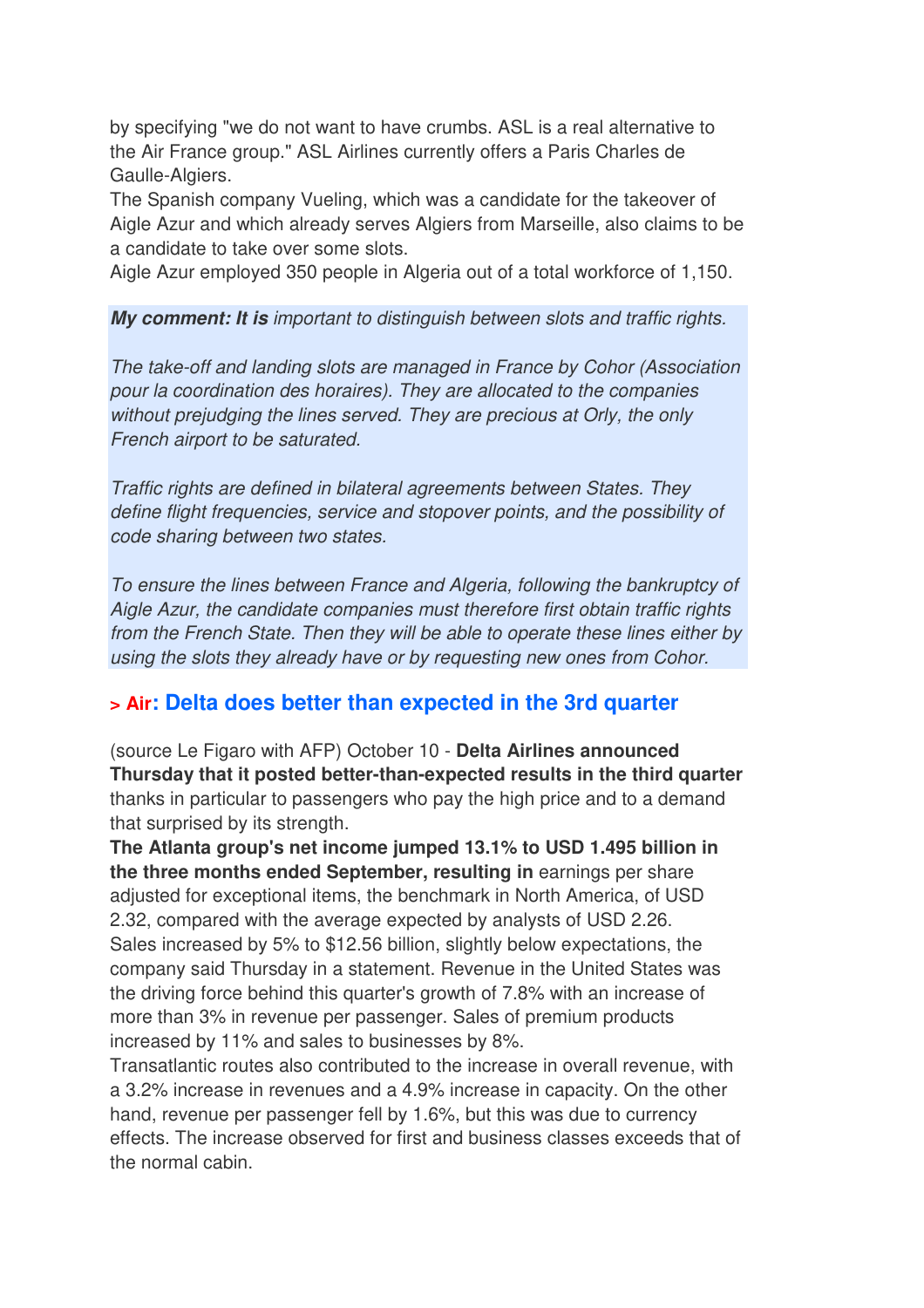**Delta Airlines is one of the few major US airlines that currently does not have Boeing 737 MAXs in its fleet**, a model aircraft that has been grounded since mid-March after two accidents that killed 346 people. American Airlines, United and Southwest have already had to cancel thousands of flights as a result of this shutdown.

*My comment:* North American airlines are among the most affected by the B737 MAX's flight shutdown. Air Canada, American Airlines, United and Southwest have 80 such aircraft.

#### **> Lufthansa: traffic up 2.3% in September**

(source: Boursier com) October 11 - **The Lufthansa group welcomed 13.95 million passengers in September, an increase of 2.3% year-on-year**. At the same time, capacity increased by 2.2%, allowing the load factor to improve by 0.1 point to 84.7%. Traffic for Lufthansa alone increased by 1.7%, while **its load factor reached 84.2%** (+0.2 points).

*My comment:* Since the beginning of 2019, the airlines of the Lufthansa Group have carried around 110 million passengers, 30 million more than the Air France-KLM Group.

## **> EasyJet falls after its preliminary results**

(source AOF) October 8 - EasyJet reported on Tuesday that its annual pretax earnings will be in the upper half of its forecast range. For example, the British low-cost airline is targeting a taxable profit of between £420 million and £430 million for its 2018-2019 financial year (closed at the end of September). Previously, the group was targeting 400 to 440 million pounds. Johan Lundgren, CEO of easyJet, spoke in particular about the positive impact of the flight disruptions at British Air and Ryanair.

(...) Such profitability will represent a significant decline from last year's taxable profit of £578 million.

**For the full year ended end September, easyJet notes that passenger numbers increased by 8.6% to 96 million**, driven by a 10.3% increase in capacity to 105 million seats. For its part, the **load factor for the year as a whole will fall by 1.4 percentage points to 91.5%.** 

 However, total revenue per seat is expected to decrease by approximately 2.7% at constant exchange rates. (...)

 "**Rising oil prices and headwinds in the foreign exchange market are impacting results,** but cost savings are paying off," commented Neil Wilson, Senior Market Analyst, at Markets.com.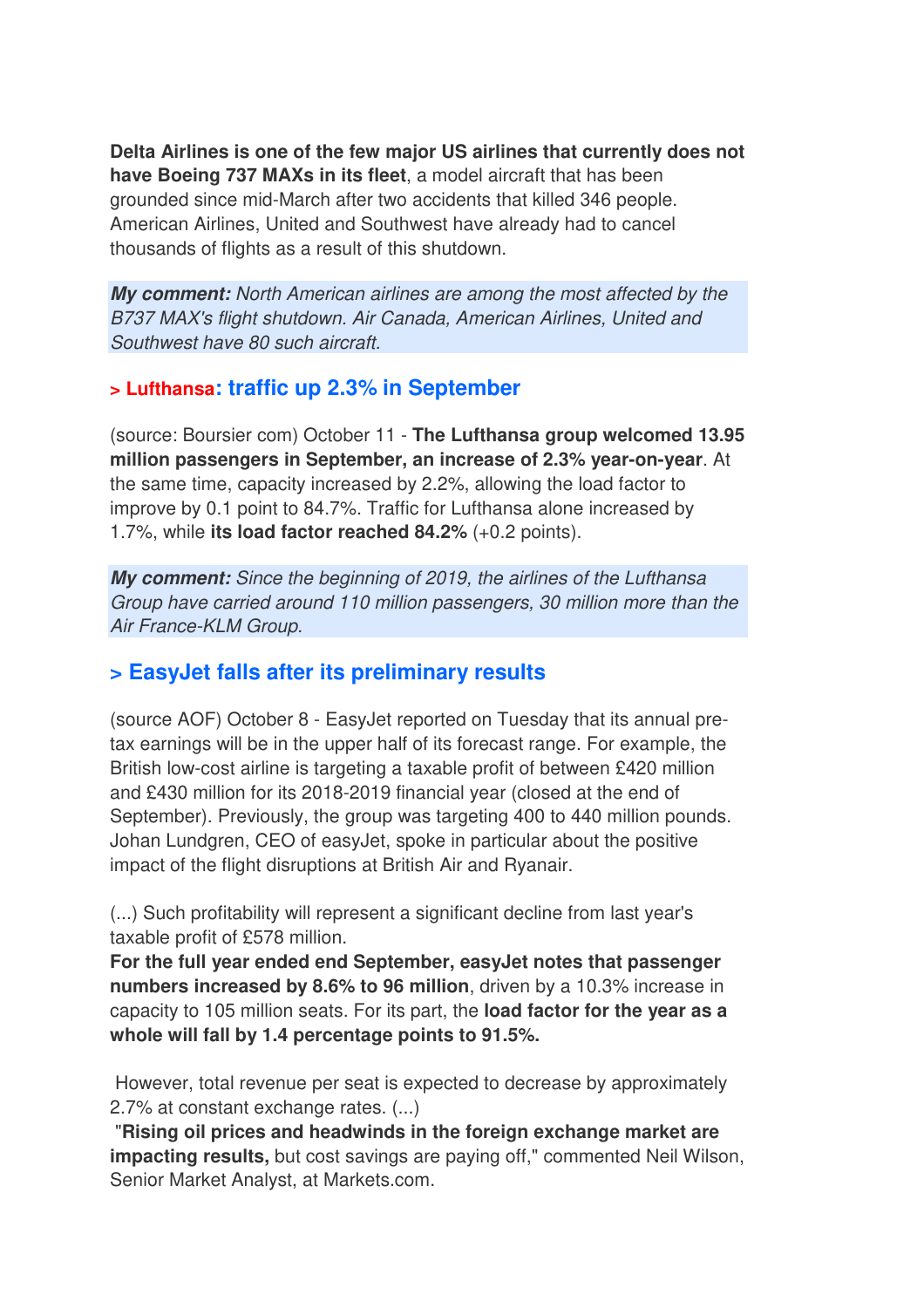**The group's full annual results will be announced on November 19**.

EasyJet will take the opportunity to reveal its priorities for 2020.

**IATA predicts that the global airline sector will improve in 2019, thanks in particular to the decline in the price of a barrel of oil, which is expected to stabilize at around \$65 (compared to an average price of \$73 in 2018)**. The net profits of international airlines are therefore expected to increase by 9.9% to USD 35.5 billion in 2019. (...)

 IATA forecasts a doubling of global air traffic by 2037. On the other hand, **airlines are experiencing continuous rate cuts, with an average rate that has fallen by more than 50% over the past 20 years**.

*My comment:* This article rightly points out that the average oil price in 2019 is 15% lower than the average price in 2018 (\$65 vs. \$73). It is therefore difficult to attribute the difficulties currently encountered by airlines to oil.

### **> Boeing 737 MAX: JATR denounces the FAA's insufficient expertise**

(source Air Journal) October 12 - In a 71-page report released yesterday, **a committee of** global civil aviation authorities, called the Joint Authorities Technical Review (JATR), **denounced the US Federal Aviation Administration's (FAA) lack of resources to approve the Boeing 737 MAX**.

JATR experts point in particular to "an insufficient number of FAA specialists" to evaluate the design of the 737 MAX, "limited experience and knowledge of the key technical aspects of the 737 MAX program" and insufficient knowledge of the MCAS stall protection system (implicated in the Lion Air and Ethiopian Airlines accidents that resulted in the deaths of 346 people). In addition, **MCAS interactions with pilots were not sufficiently assessed, which** was particularly detrimental because **the FAA itself was not fully informed of the MCAS changes that occurred during the aircraft's development**. In September, the National Transportation Safety Board (NTSB), which regulates U.S. transportation, had already pointed to these FAA deficiencies.

"Although human-machine interaction issues are at the heart of all recent aircraft accidents and are involved in the two 737 MAX accidents, the FAA has very few human factors experts (...) on its certification staff," say JART experts who have identified "several human factors issues in the certification process" of the 737 MAX. In short, the FAA was therefore unable to properly assess the pilot training needs on the Boeing aircraft.

In response to this report, the new FAA boss, Steve Dickson, pledged to "review each recommendation and take appropriate action" to strengthen aviation safety around the world.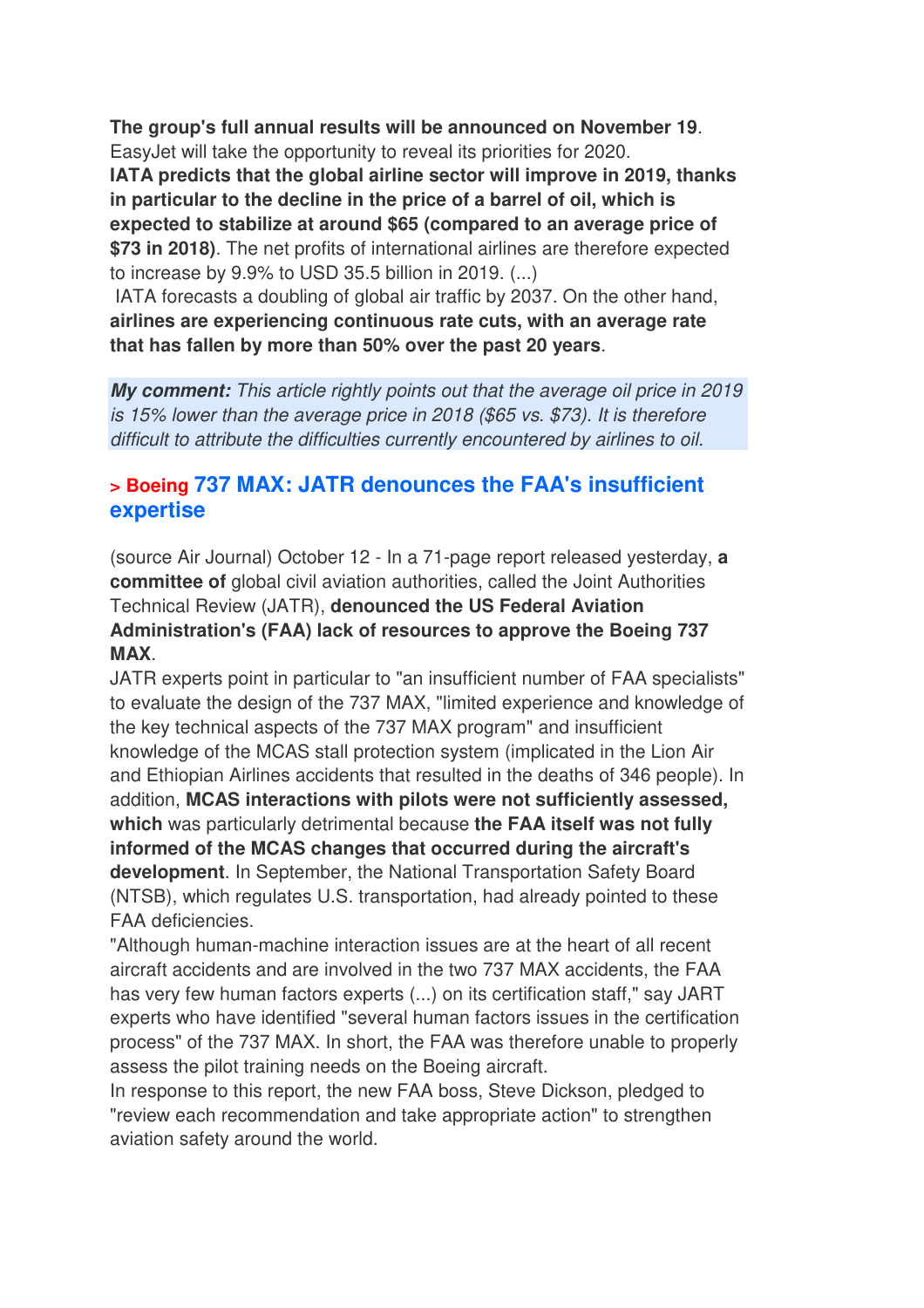*My comment:* The Joint Authorities Technical Review (JATR) committee was created in April 2019 after the second accident involving a 737 MAX.

He was "responsible for evaluating certain aspects of the 737 MAX automated flight control system, including its design and pilot interaction with the system, to determine whether it complies with all applicable regulations and to determine any future improvements that may be required".

The committee's initial conclusions confirm the shortcomings of the FAA, the American authority in charge of certifying the B737 MAX.

## **> Roissy: ADP campaigns for its giant terminal project**

(source Le Parisien) October 9 - (...) **Terminal T4 at Roissy** (Val-d'Oise) **raises concerns among local residents** overflown by aircraft in the area. On paper, it is true that this mega project is scary. It is **no more and no less than adding the equivalent of Orly airport (Val-de-Marne) to the Roissy perimeter**. That is, at the end of the project in 2037, **Roissy will increase from 70 to 110 million passengers per year, and from 1300 to 1800 aircraft passages per day**. (...)

 With 500 additional aircraft per day, the T4 is likely to make the walls of residents of Roissy shake. Of the 29 commitments made by ADP at the end of the consultation, six therefore concern noise pollution, which is the number one cause for concern. In particular, ADP has launched a "balanced approach study" aimed at banning the noisiest flights at night (...). More generally, ADP wants to prove its good environmental conscience. The group will also update the 2006 study on soot deposits around the airport, set a zero waste ambition for Q4, commit to achieving carbon neutrality by 2030, and zero net emissions (without compensation) by 2050. The group will even repopulate the Montmorency forest next year  $(...)$ .

**Q4 is based on a forecast of continuous air traffic growth of 2 to 3% per year.** But with the "flygskam" movement (the shame of flying for environmental reasons), will the plane still have the same momentum? "Our forecasts are already in the low range," says Edward Arkwright, ADP's Managing Director. But **if, after the first phase of the T4 in 2028, something happens and there is no longer any need to do the second phase, we can stop. »** 

In the meantime, the project will continue its course: a public environmental inquiry is scheduled for June 2020, before the start of the work expected by ADP in 2021. The group promises to come back to the public at least twice a year to prove that it is meeting its commitments. "We're going to be in a public inquiry until 2037," says Edward Arkwright, Executive Director of ADP.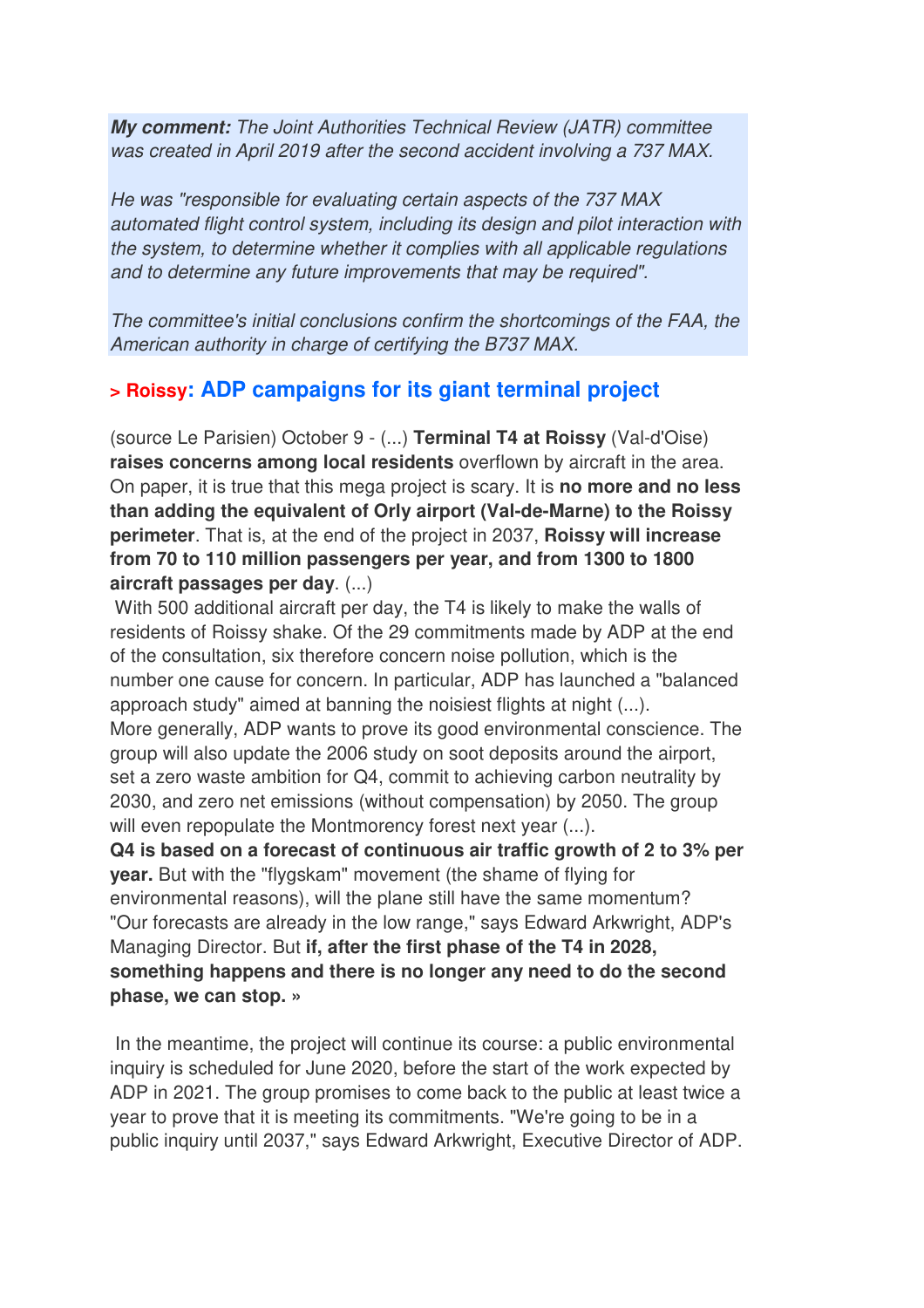*My comment:* I am concerned about the statement made by ADP's CEO.

If the second phase of the construction project for Terminal 4 is abandoned, will the T4 at the end of Phase 1 be able to accommodate all the Air France group's activity? Or will the Air France group have to stay at Terminal 2?

#### **> British Airways will offset its emissions**

(source Air Journal) October 11 - (...) On the environmental side, like Air France last week, **British Airways announced** yesterday **that it will be the first British airline to fully offset its CO2 emissions on domestic flights in the United Kingdom as early as January 2020.** All customers of these lines will then see their flights' carbon emissions offset by the airline, and invested in carbon emission reduction projects around the world: these "quality assured projects will include renewable energies, the protection of tropical rainforests and reforestation programmes". The company operates up to 75 flights a day between London and 10 British cities (...). Its "domestic emissions" amount to about 400,000 tonnes of CO2 per year. The announcement comes at a time when British Airways' parent company, International Airlines Group (IAG, which also includes Iberia Aer Lingus, Vueling and Level) has become the first airline group in the world to commit to achieving the goal of zero net carbon emissions by 2050, "contributing both to the British government's commitment to a net zero carbon economy by 2050 and to the United Nations' objective of limiting global warming to 1.5 degrees". The IAG's emissions target will be achieved through a number of environmental initiatives, including the investment of more than US\$400 million in the development of sustainable aviation fuel over the next 20 years.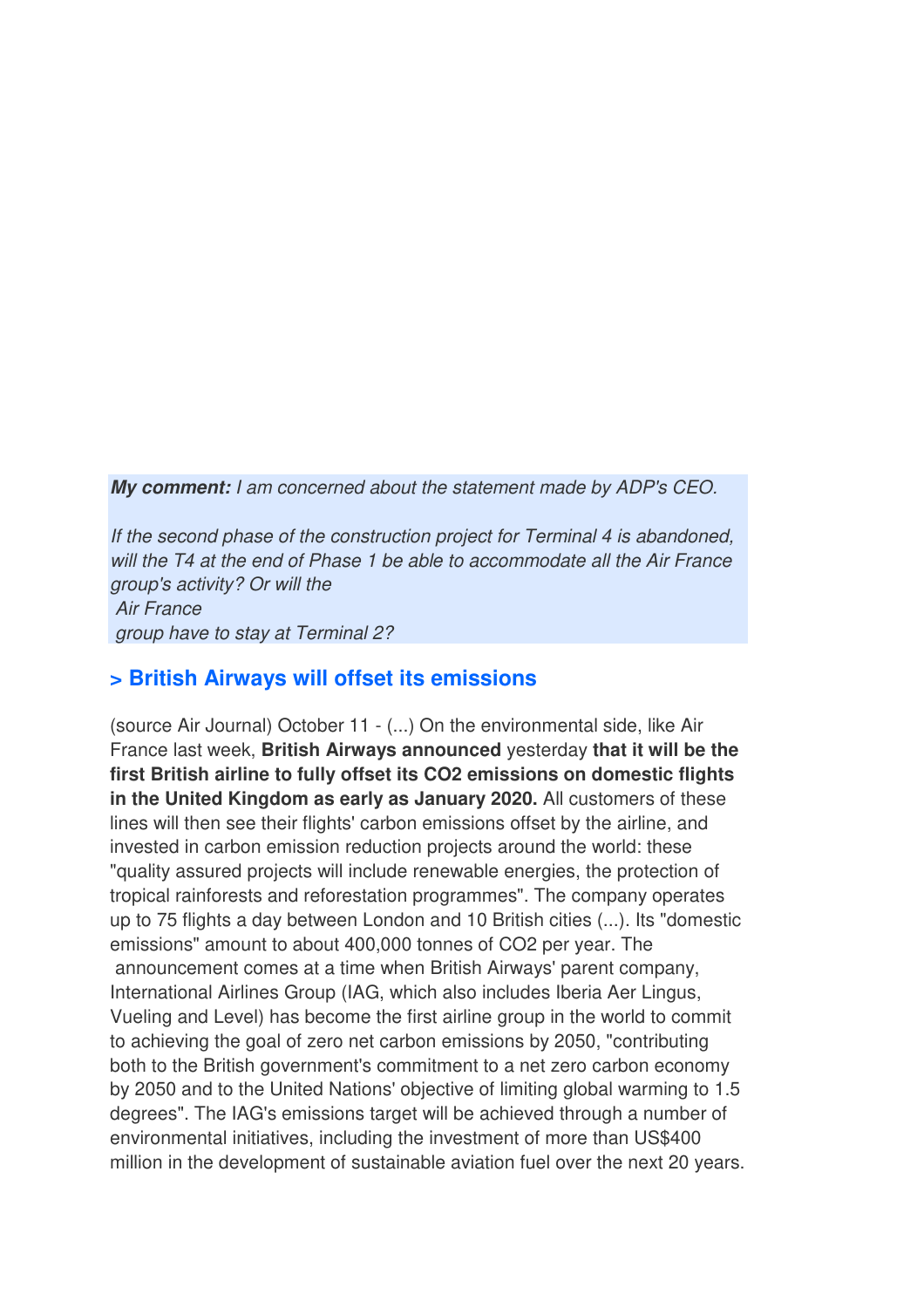British Airways CEO Alex Cruz said:"(...) this initiative (...) follows (...) the announcement of our partnership with the renewable fuels company Velocys, for the construction of a facility that converts household and commercial waste into renewable and sustainable jet fuel to power our fleet" (...)

*My comment:* Ten days after Air France, British Airways announces its decision to offset 100% of its CO2 emissions on its domestic flights.

If this decision is laudable, it should be put into perspective. It concerns 75 flights a day to the United Kingdom, far from the 500 daily flights that Air France will compensate.

### **> Civil aviation is committed to limiting carbon emissions "in the long term**

(source actu-environment) October 8 - Meeting in Montreal, Canada, the **193 member states of the International Civil Aviation Organization (ICAO) have pledged to "set a long-term goal" for reducing carbon emissions (CO2) from international flights**. The 40th ICAO General Assembly was held from 24 September to 4 October in Montreal. States meet every three years. According to the AFP, they have "committed themselves to work" on an objective, set for 2050, **which will be discussed at the next assembly** in **2022.** 

ICAO States also reaffirmed the "continued implementation" of the global mechanism to offset CO2 emissions from the sector, known as "Corsia". Adopted in October 2016, this mechanism obliges airlines to offset the increase in their CO2 emissions from 2020 onwards. To this end, airlines will purchase "emission units" generated by projects that reduce emissions in other sectors of the economy.

In a statement issued on 7 October, Jean-Baptiste Djebbari, French Secretary of State for Transport, welcomed "the vote on two resolutions". "In these two areas, **European voluntarism, and in** particular that of France, **has come up against a coalition led by China and Russia, which has limited the progress expected**. However, work will continue on these issues, with Europe continuing to implement its ETS[greenhouse gas] emission allowance mechanism, which has not been challenged," Djebbari said.

*My comment:* China and Russia, supported by India, rightly believe that the CORSIA (Carbon Offsetting and Reduction Scheme for International Aviation) system will penalise aviation in developing countries, since it only covers increases in CO2 emissions from 2020 onwards.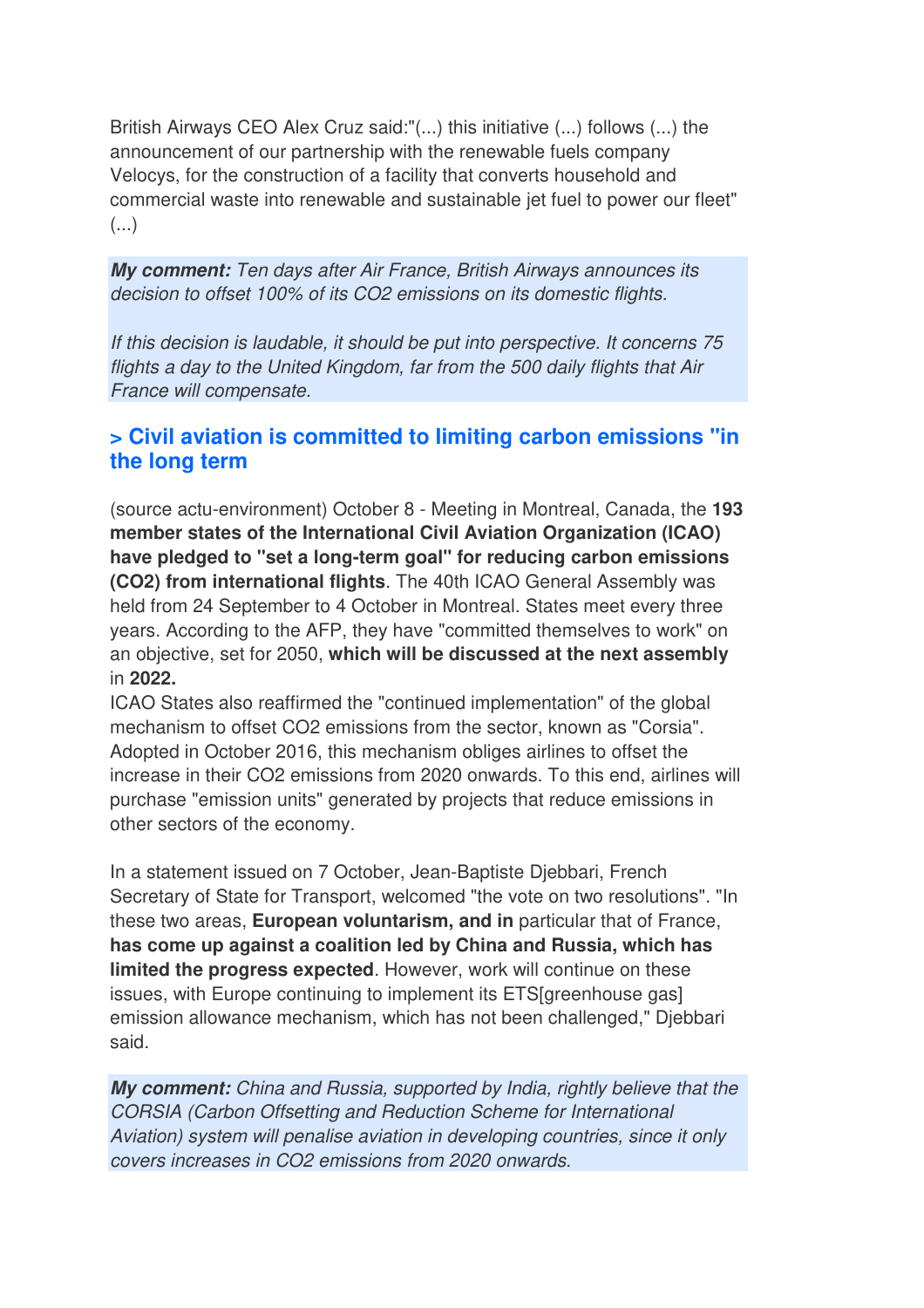Europe, which will see its aviation develop at a slower pace than Asia, will be less affected.

This applies to other sectors of activity. Should we penalize emerging countries if they bring their CO2 emissions into line with those of developed countries?

## *End of the press review*

#### **> Follow-up to the referendum on the privatisation of Aéroports de Paris**

The consultation mechanism on the privatisation of the ADP group is open from 13 June to March 2020. To lead to a shared initiative referendum (RIP), it requires the signature of 4.7 million voters.

On the Internet, the consultation is signed on the website referendum.interieur.gouv fr

As of October 14, the consultation had collected 832,000 signatures, or 17.64% of the required signatures.

#### **> My comment on the evolution of the Air France-KLM share price**

**The Air France-KLM share is at €10.14 at the end of Monday 14 October. It is up** (for the fifth consecutive week) **by 0.90%.**

**The average (consensus) of analysts for the AF-KLM share is 10.74 euros.**

**The barrel of Brent oil** (North Sea) **is up from \$1 to \$59.** Apart from two short periods, it recorded its lowest price since the beginning of the year.

#### **This indicative information does not in any way constitute an incentive to sell or solicit the purchase of Air France-KLM shares.**

You may react to this press review or provide me with any information or thoughts that may help me to better manage my role as a director of the Air France-KLM group.

#### **You can ask me, by return, any questions about the Air**